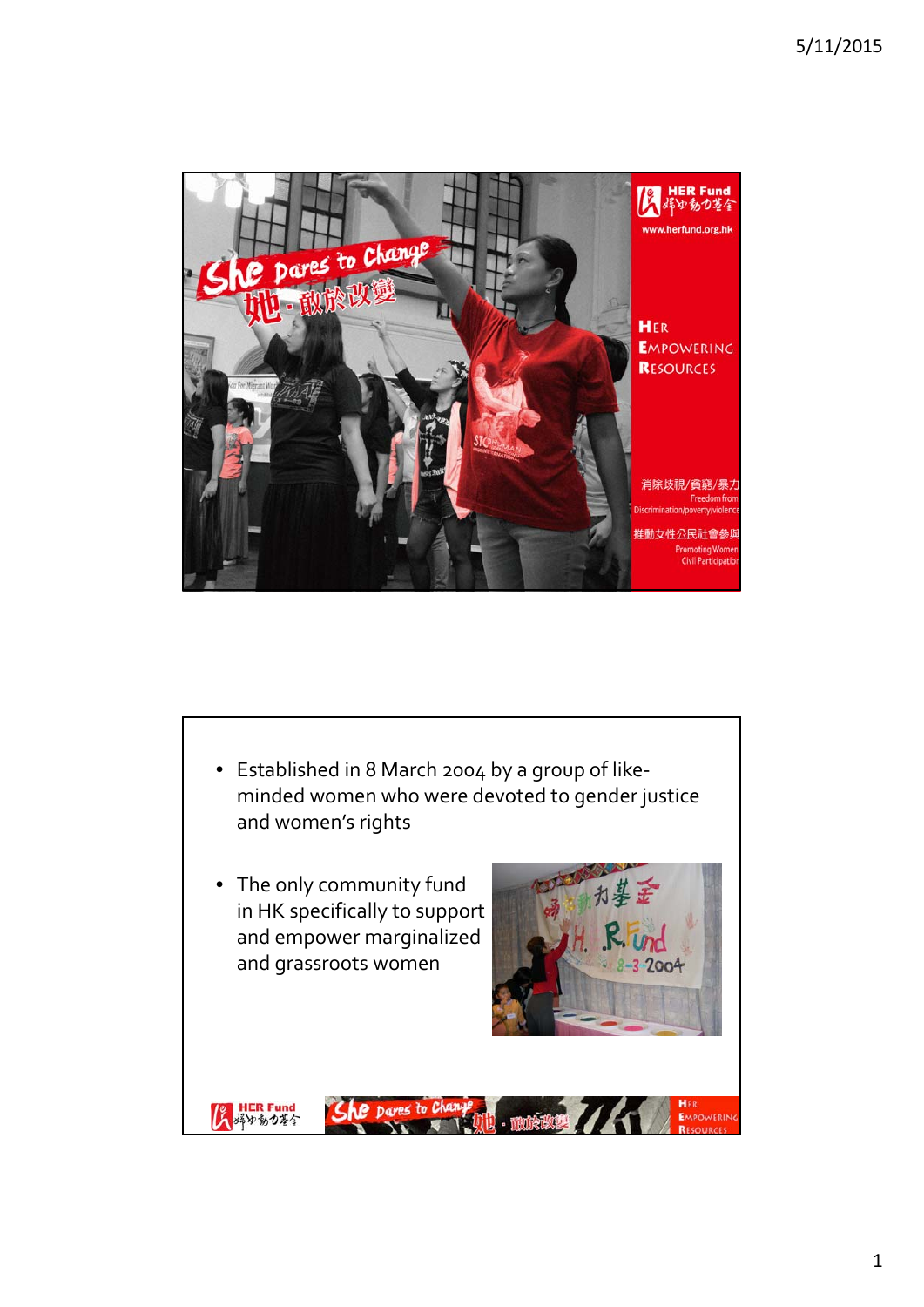

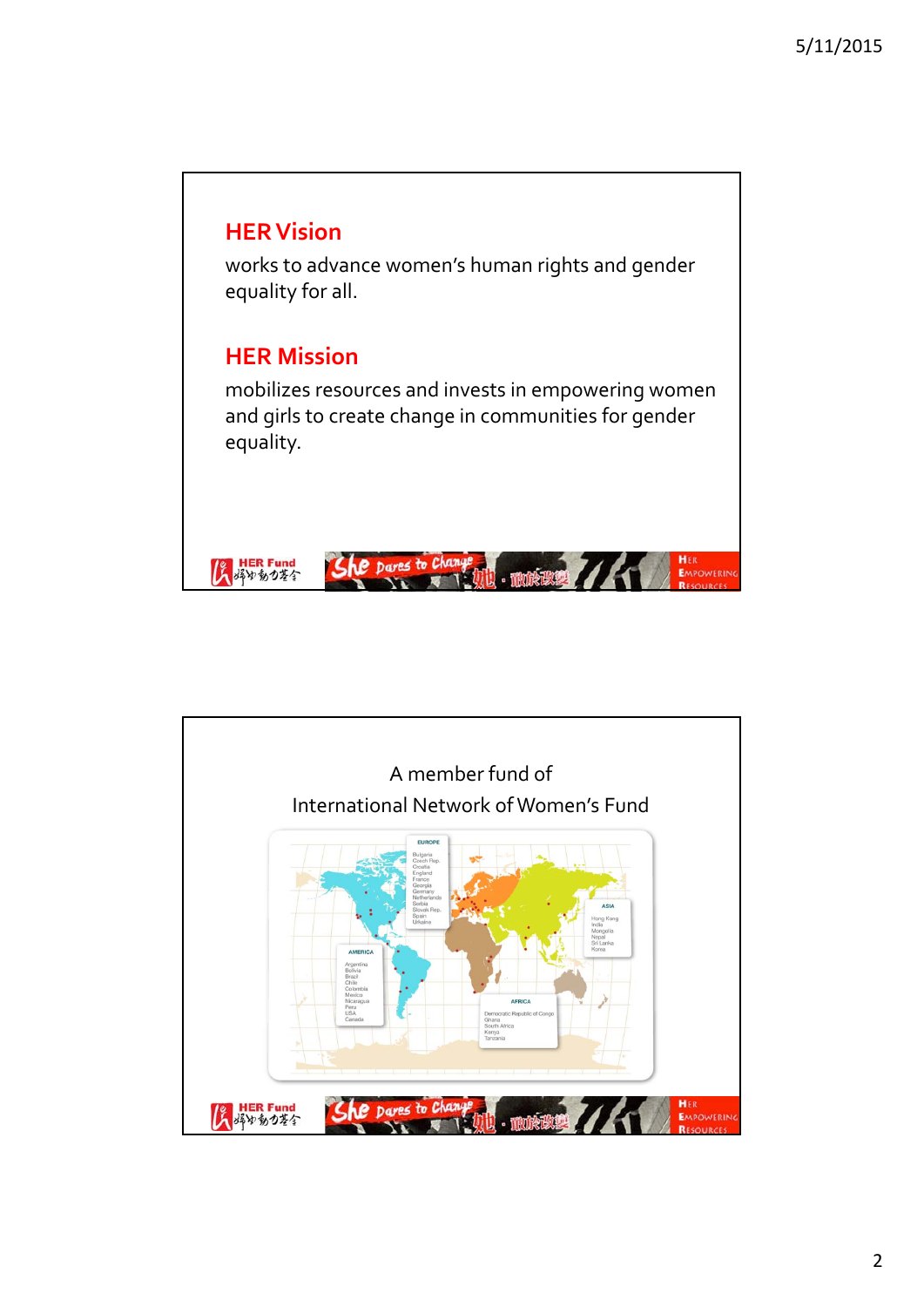

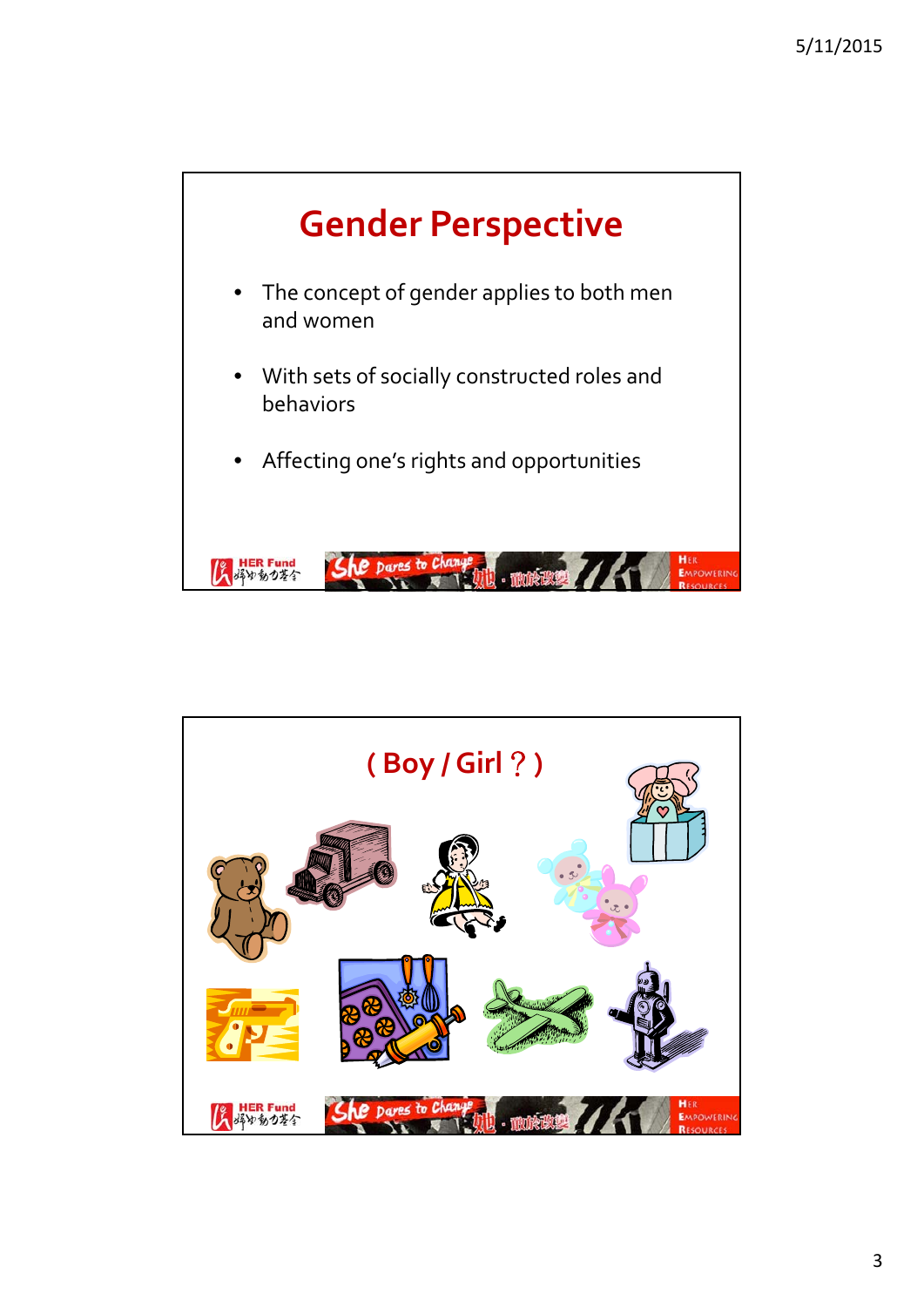

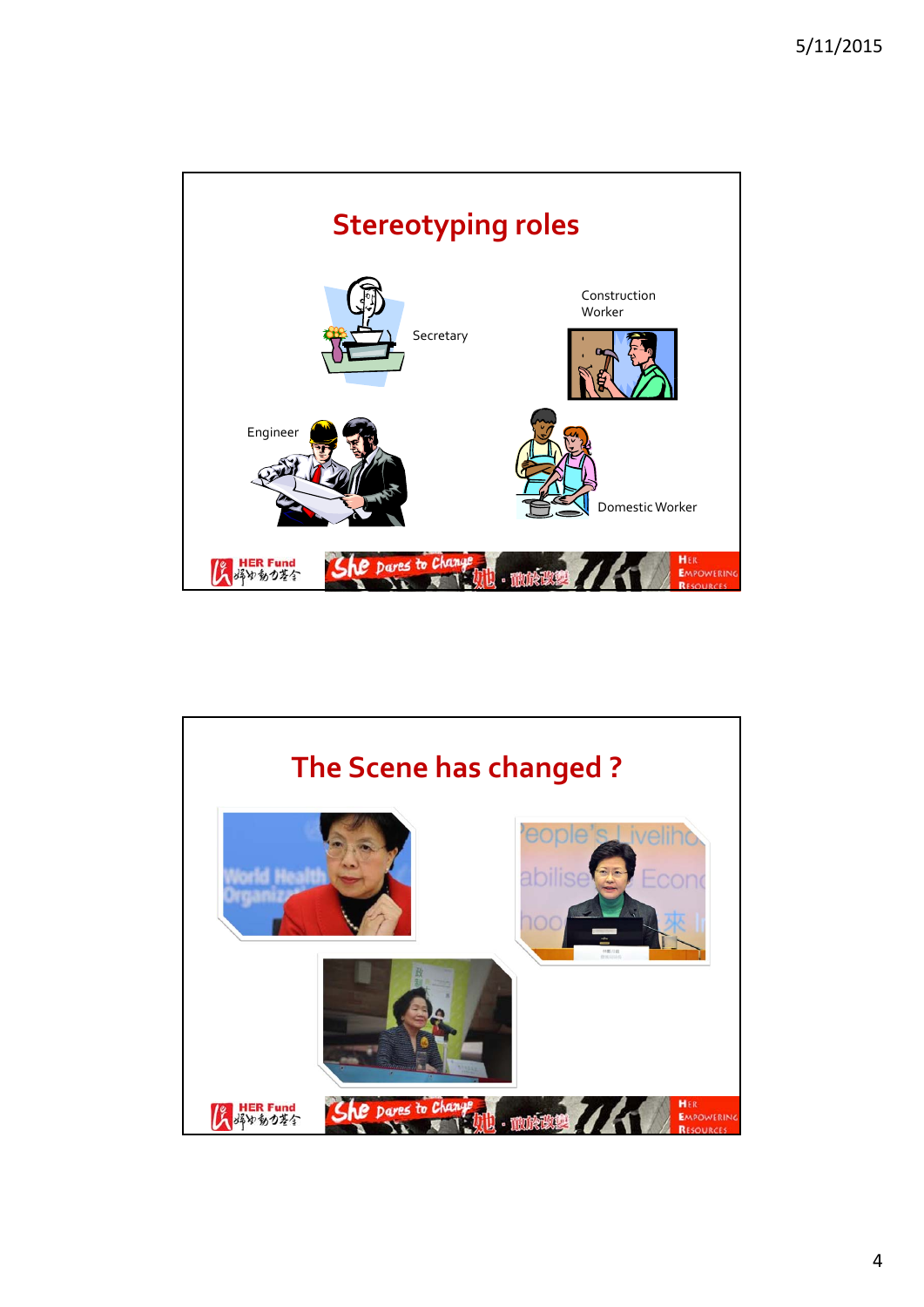| Percentages of Female and Male Students in Programmes<br><b>Funded by the University Grants Committee (UCG)</b> |                                                                      |      |  |  |
|-----------------------------------------------------------------------------------------------------------------|----------------------------------------------------------------------|------|--|--|
|                                                                                                                 | Female                                                               | Male |  |  |
| 10/11                                                                                                           | 53                                                                   | 47   |  |  |
| 12/13                                                                                                           | 53                                                                   | 47   |  |  |
|                                                                                                                 | to outnumber male students and constituted 53.3% in 2012/13 academic |      |  |  |

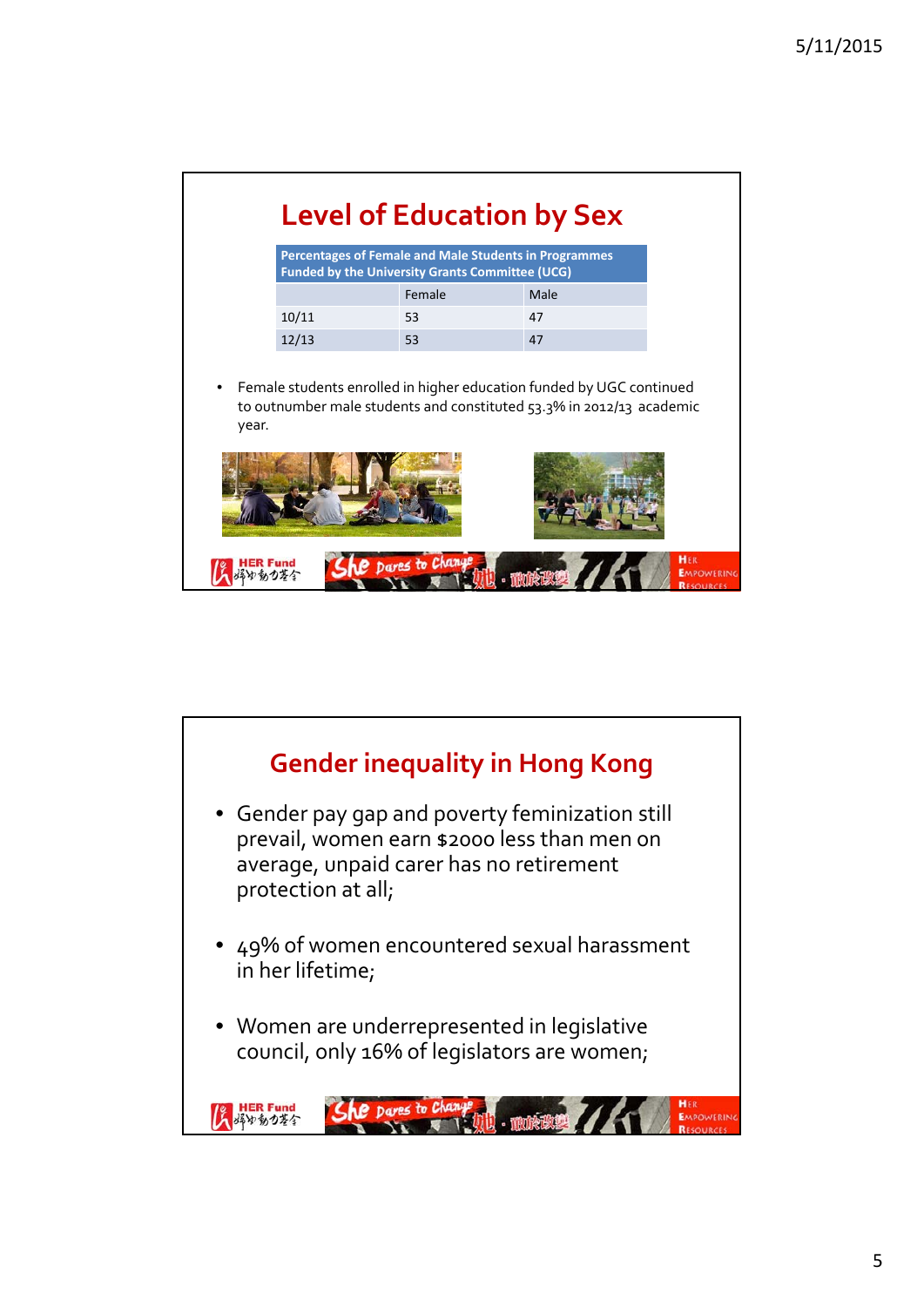| <b>By Occupation</b>           |                                     |              |                                       |  |  |
|--------------------------------|-------------------------------------|--------------|---------------------------------------|--|--|
|                                | Percentage of 2012                  |              |                                       |  |  |
|                                | Female (%)                          | Male $(\% )$ |                                       |  |  |
| Managers and<br>Administrators | 26                                  | 74           |                                       |  |  |
| Professionals                  | 34                                  | 66           |                                       |  |  |
| Clerks                         | 74                                  | 26           |                                       |  |  |
| Craft and<br>related work      | 4                                   | 96           |                                       |  |  |
|                                | <b>AP</b> Dares to Change<br>- 他的夜话 | HER          | <b>EMPOWERING</b><br><b>RESOURCES</b> |  |  |

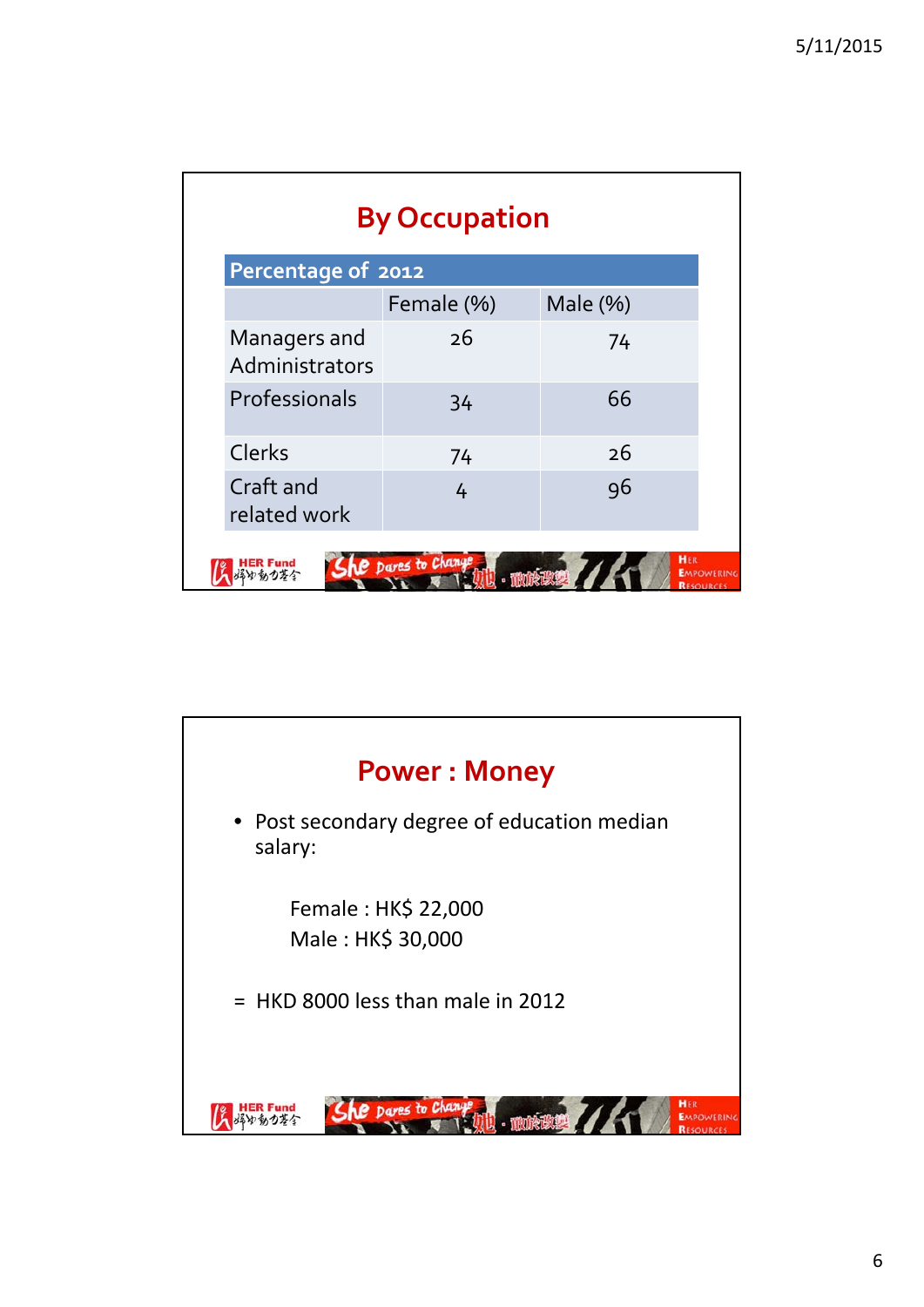

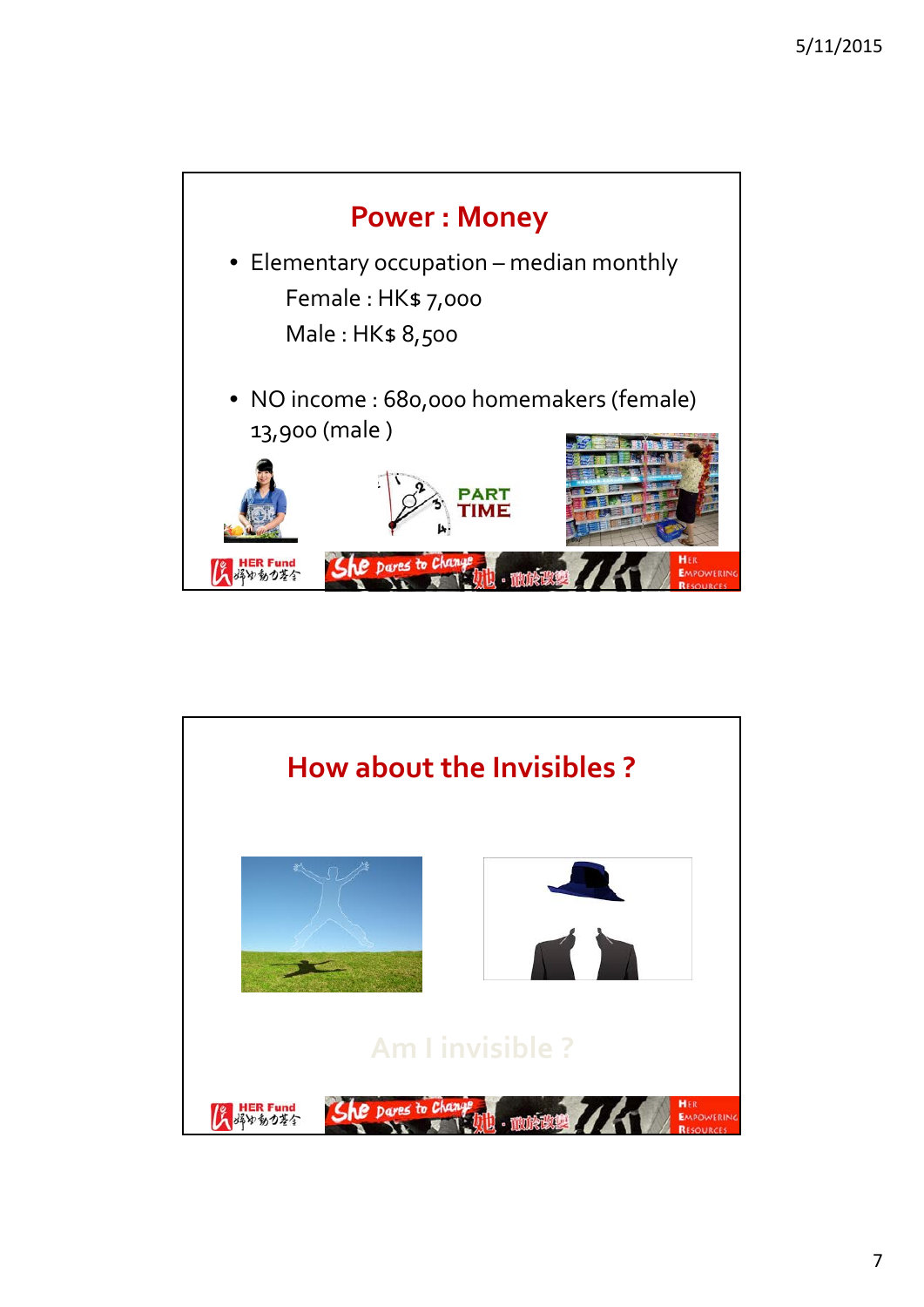

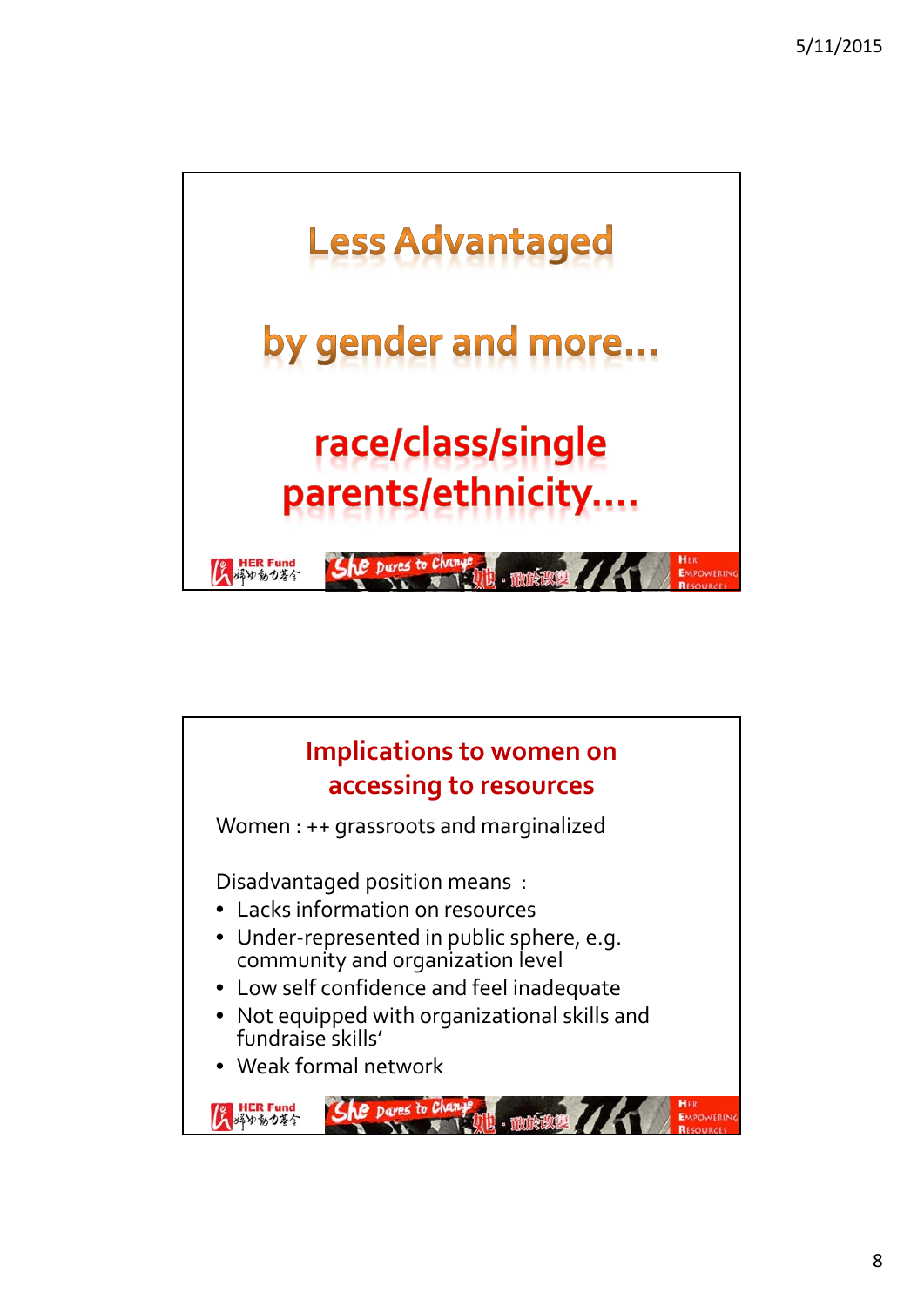

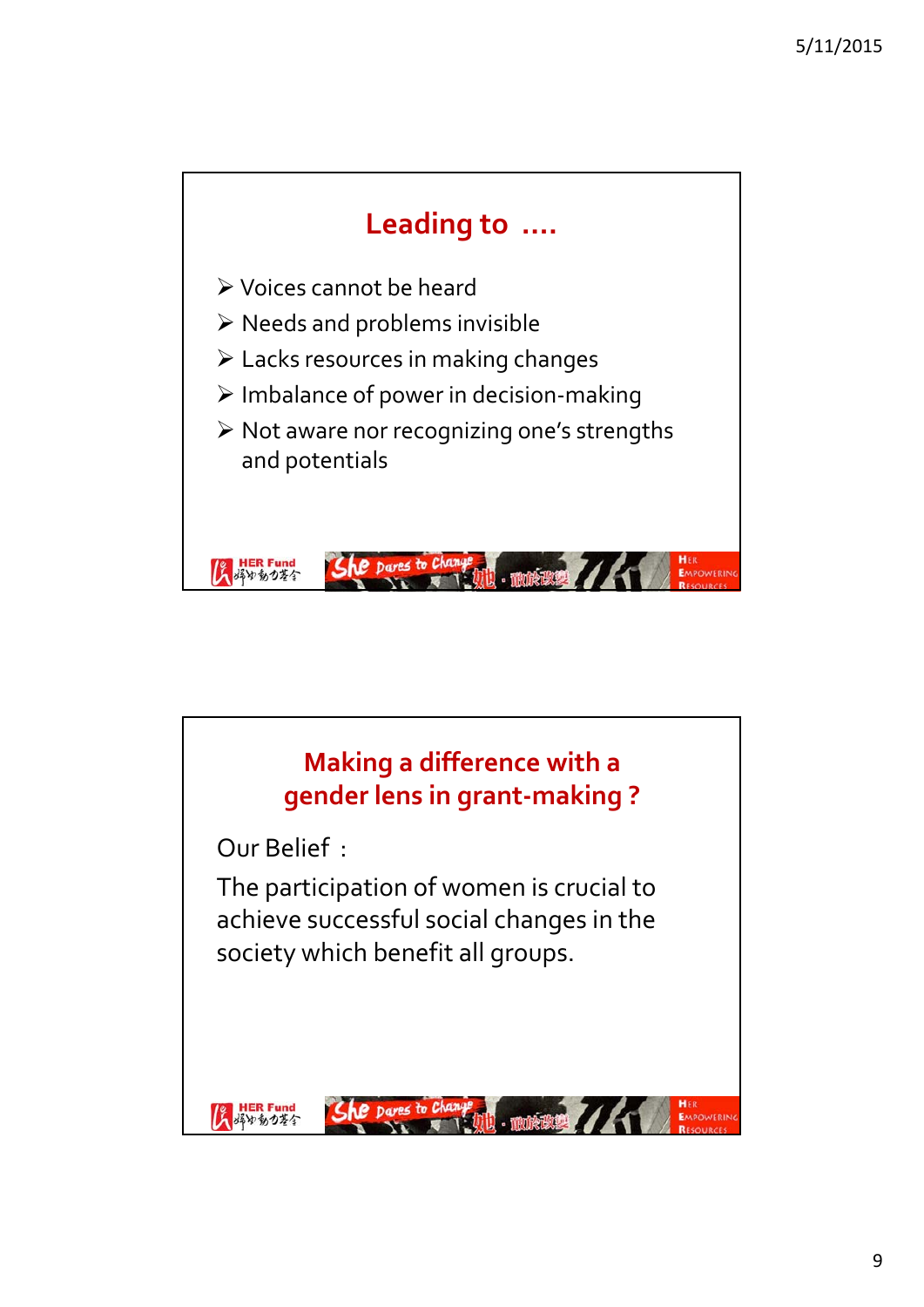

| <b>Examples of Grant Projects 2015</b> |                                                      |                                                                         |  |  |
|----------------------------------------|------------------------------------------------------|-------------------------------------------------------------------------|--|--|
|                                        | <b>Issues/Problems</b>                               | Projects                                                                |  |  |
|                                        | Labour rights and<br>protection<br>Violence          | <b>Behind the Concrete Walls:</b><br>Images of Women<br><b>Migrants</b> |  |  |
|                                        | Reproductive rights<br><b>Discrimination</b>         | <b>Support Breastfeeding</b><br>Mothers at Workplace<br>Project         |  |  |
|                                        | <b>Community Leadership</b><br><b>Discrimination</b> | Leadership building for<br>New-immigrant Women                          |  |  |
|                                        | <b>Le</b> pares to Change                            | HER<br><b>EMPOWERING</b><br><b>RESOURCES</b>                            |  |  |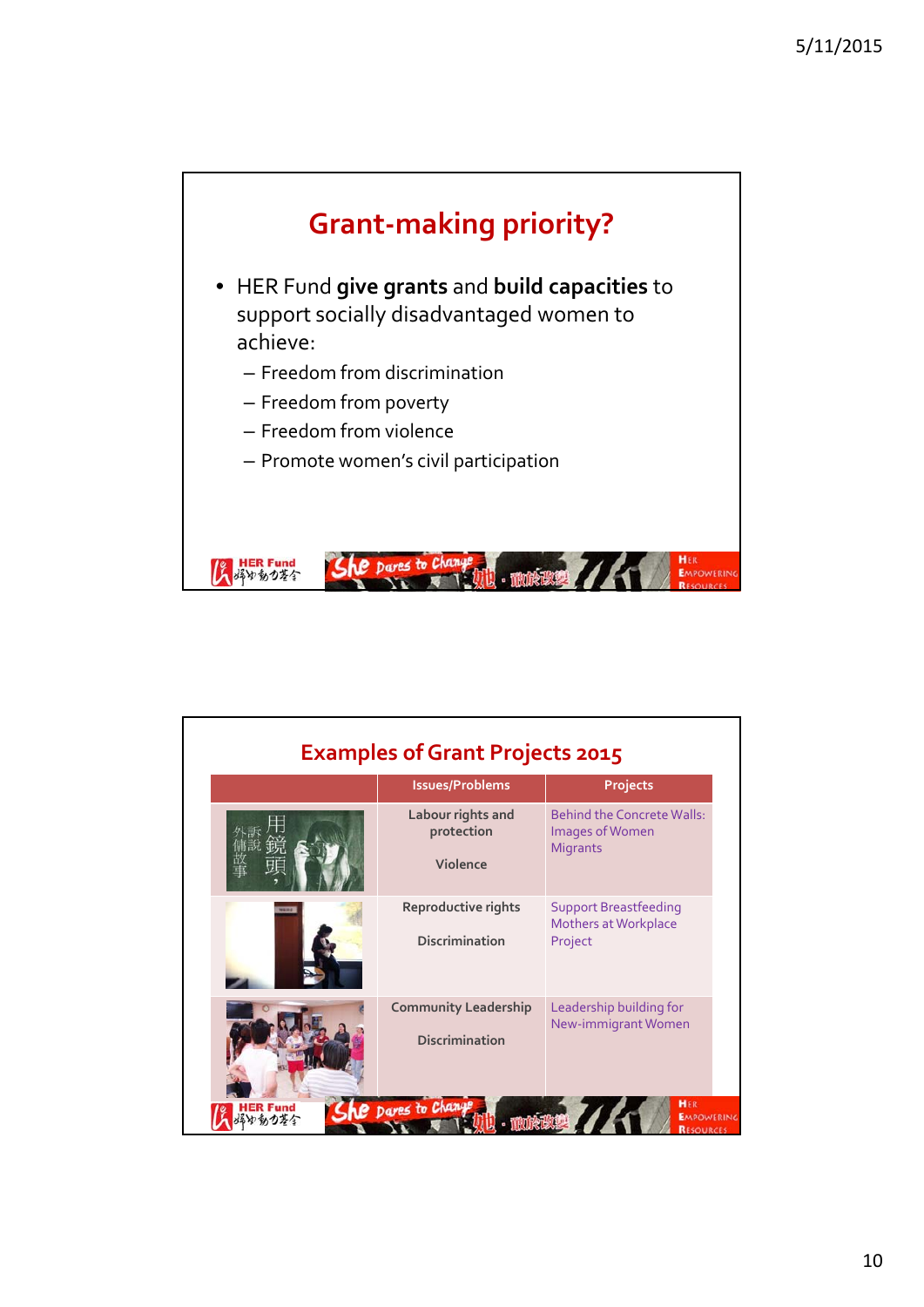| <b>Examples of Grant Projects 2015</b> |                                          |                                                                                                                                                                |  |  |
|----------------------------------------|------------------------------------------|----------------------------------------------------------------------------------------------------------------------------------------------------------------|--|--|
|                                        | <b>Issues</b>                            | Projects                                                                                                                                                       |  |  |
|                                        | Poverty                                  | A research project on gender<br>budgeting - within district<br>councils (strategy to address<br>qender poverty)                                                |  |  |
|                                        | Youth Empowerment<br>Civil participation | A young women-led<br>organization organize forum on<br>sexual and reproductive rights<br>for teenagers, to raise gender<br>awareness on their body and<br>sex. |  |  |
|                                        | Poverty                                  | Leadership Training Programme<br>for Carers in Tin Shui Wai and<br>Sham Shui Po                                                                                |  |  |
|                                        | Dares to Change                          | HER<br><b>EMPOWERING</b><br><b>RESOURCES</b>                                                                                                                   |  |  |

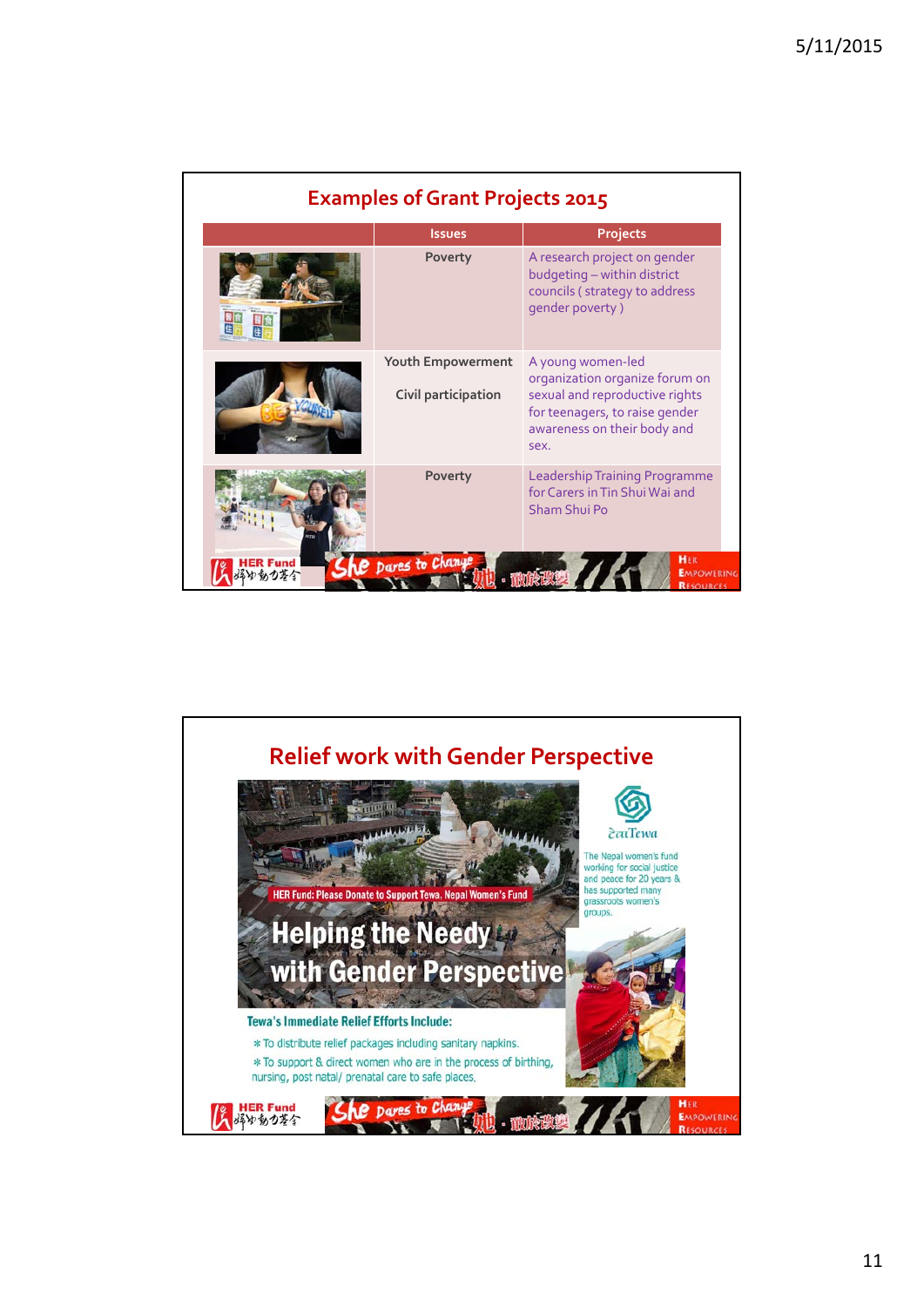

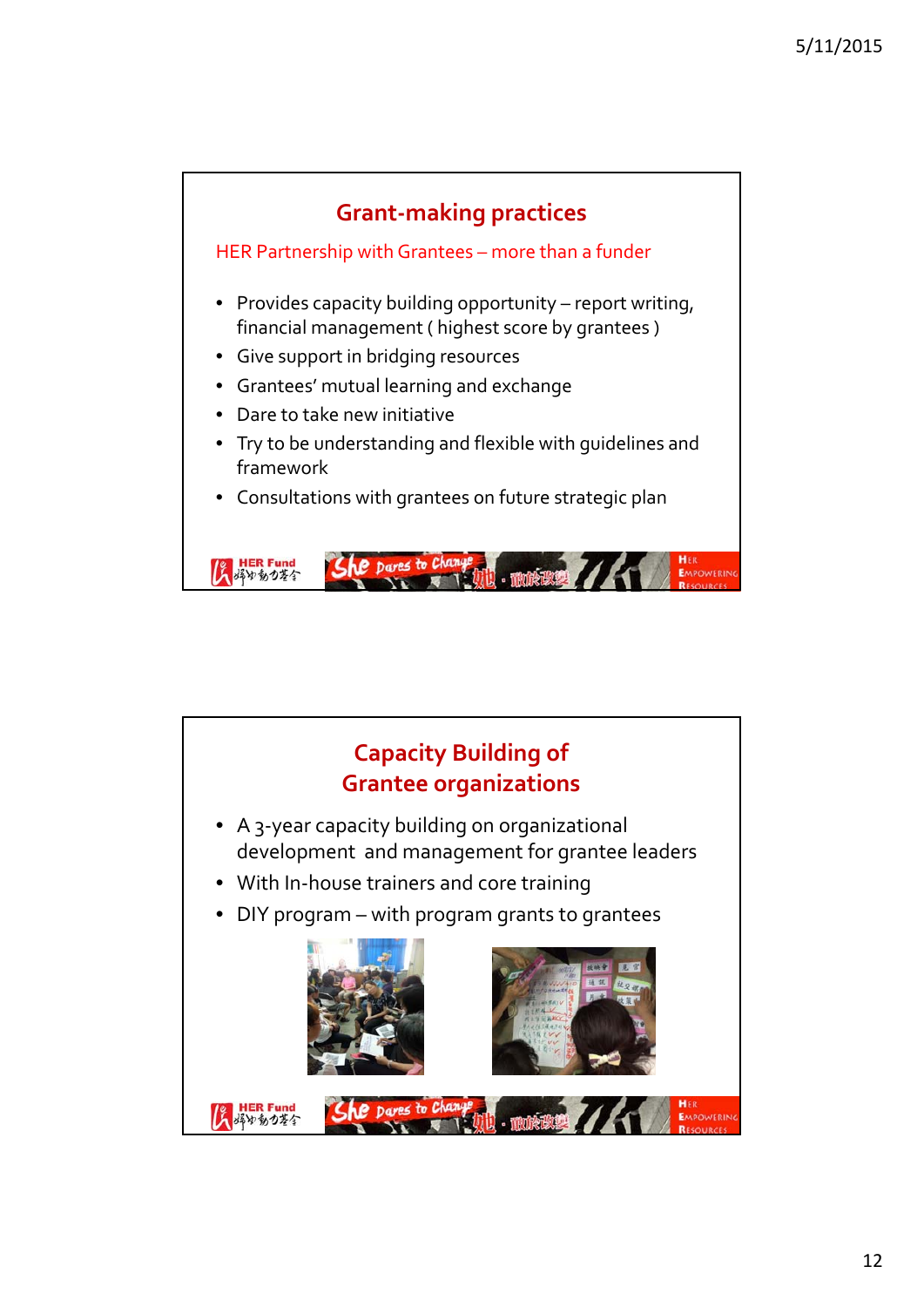

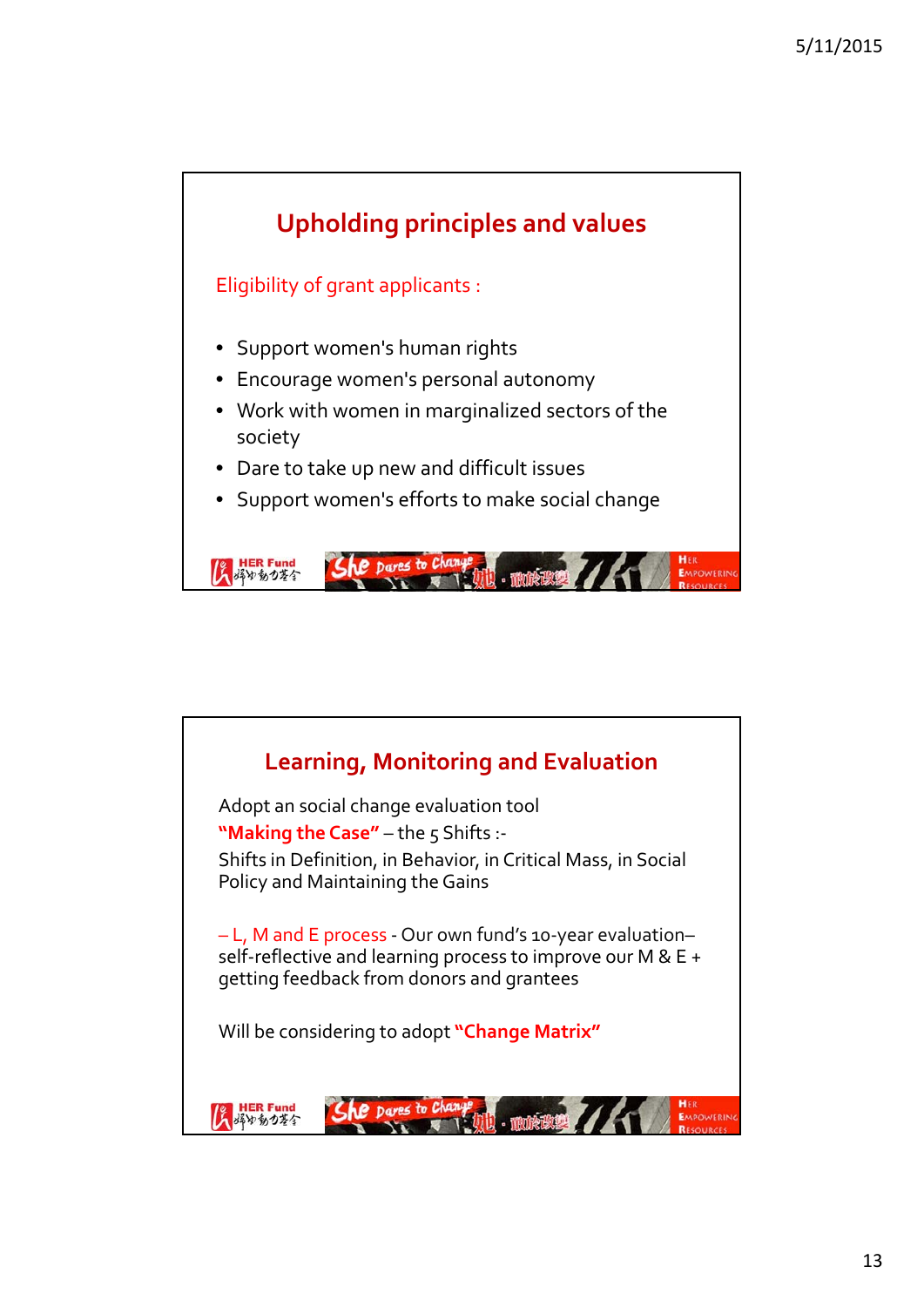